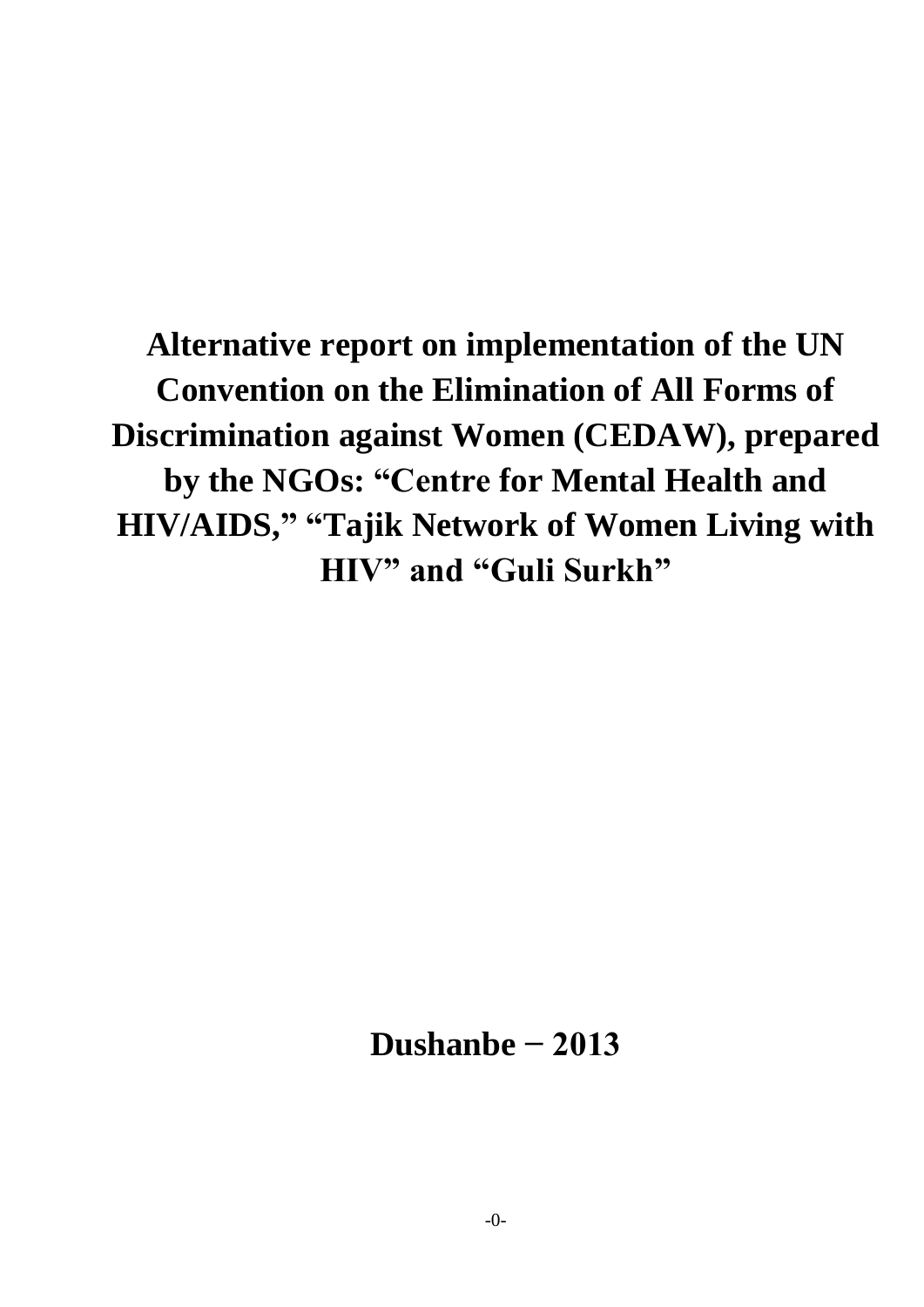# **Content**

| 5. SITUATION ANALYSIS OF THE IMPLEMENTATION OF ARTICLES 12, 13, |
|-----------------------------------------------------------------|
|                                                                 |
|                                                                 |
|                                                                 |
|                                                                 |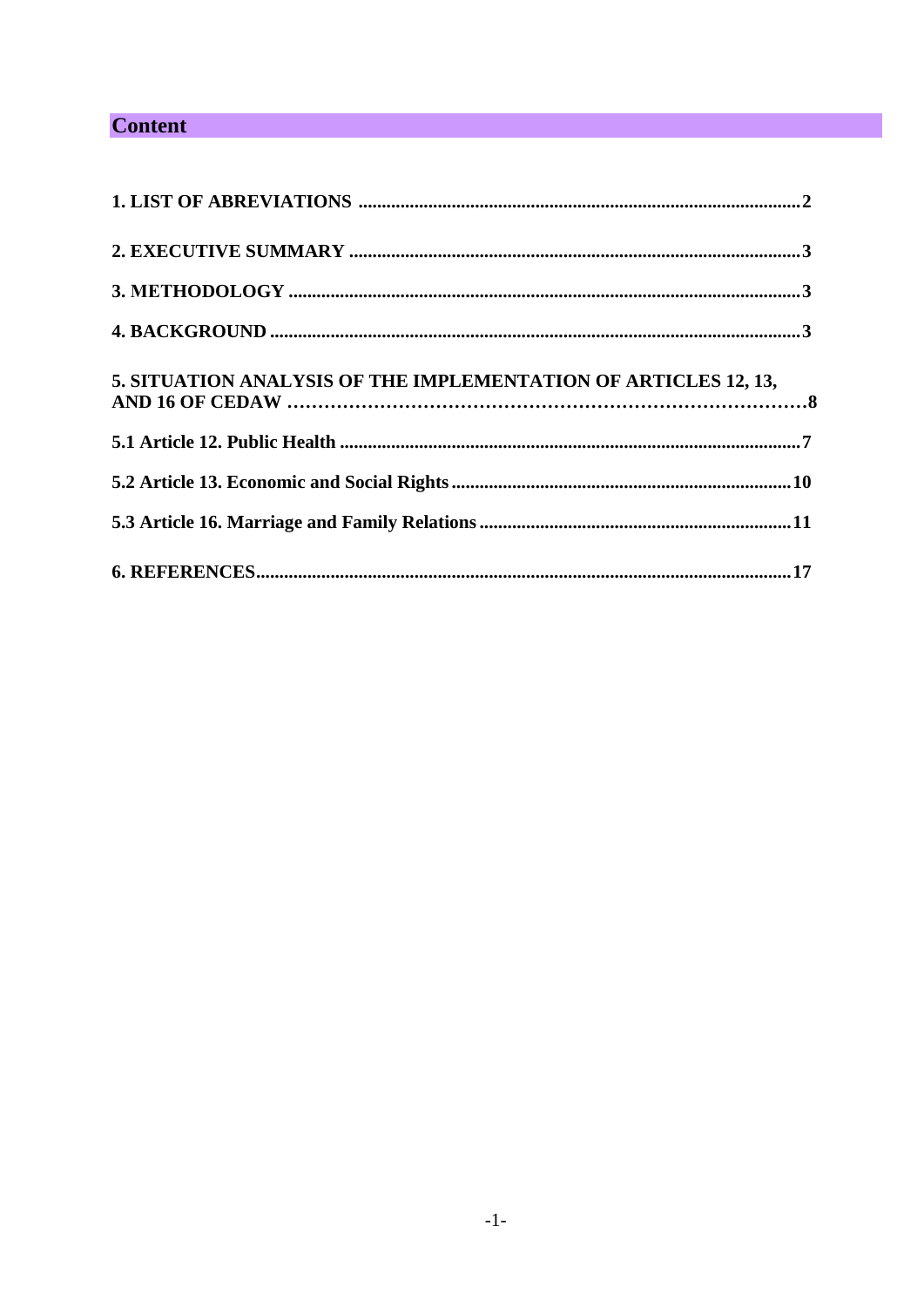# **1. List of Abbreviations (as listed in the Russian version)**

- **HIV –** Human Immunodeficiency Virus **HPV –** Human Papilloma Virus **CCHID –** City Clinical Hospital of Infectious Diseases **PCT –** Pre-test Counseling and Testing **SS -** Sentinel Surveillance **WLWHA -** Women Living with HIV/AIDS **BMS –** Breast Milk Substitutes **HLS –** Healthy Lifestyle **CEDAW –** Convention on the Elimination of All Forms of Discrimination against Women **PLWHA –** People Living with HIV/AIDS **STI –** Sexually Transmitted Infections **NCC –** National Coordinating Committee on HIV/AIDS, malaria and TB **CSO –** Civil Society Organizations **IDU** - Injecting Drug Users **AIDS –** Acquired Immune Deficiency Syndrome **SW –** Sex Workers **ТB –** Tuberculosis **ТIPGMT** - Tajik Institute of Postgraduate Medical Training
- **МSМ** Men Who Have Sex with Men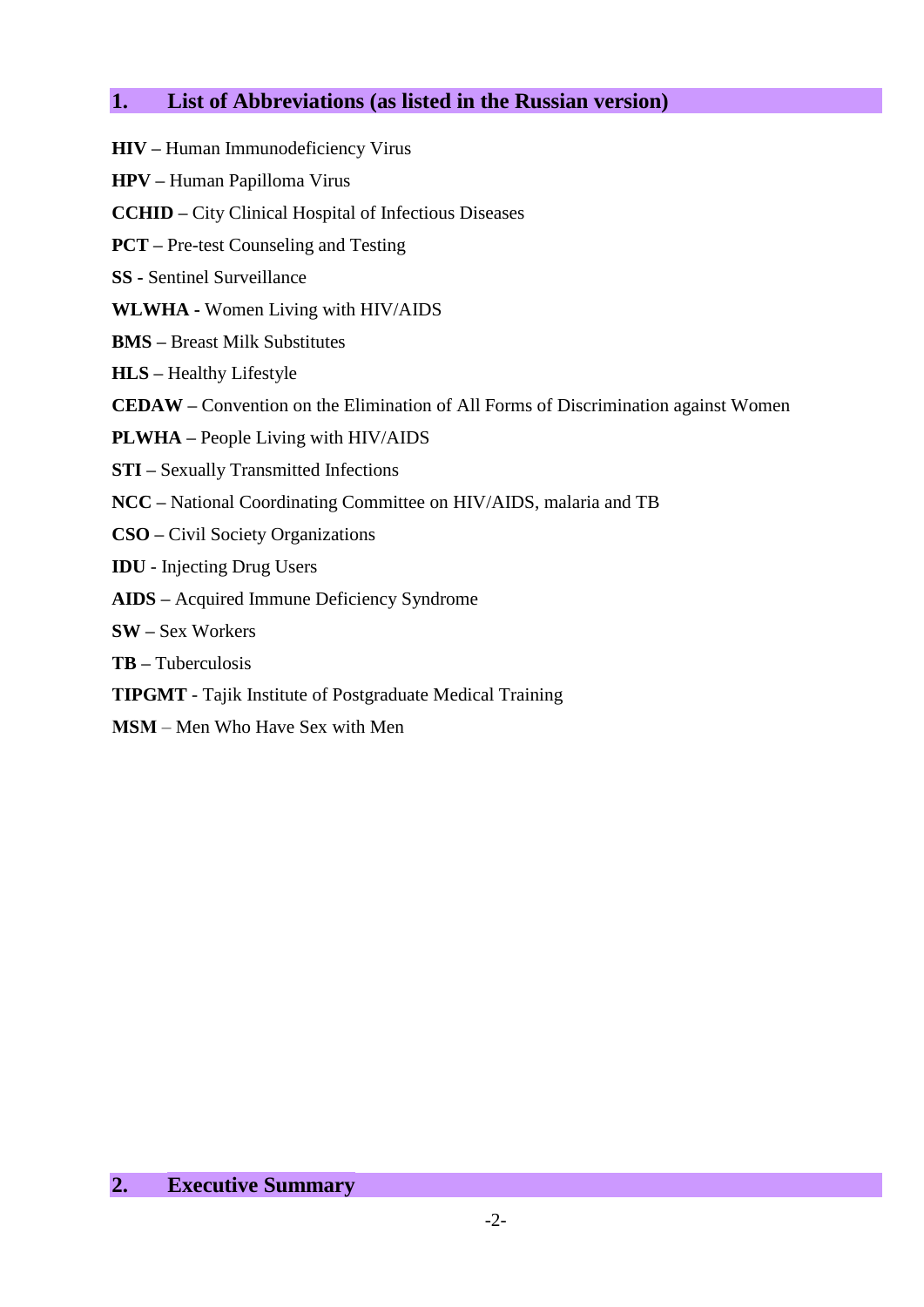Alternative report on implementation of the UN Convention on the Elimination of All Forms of Discrimination Against Women (CEDAW) is developed by NGOs "Centre for Mental Health and HIV/AIDS," "Tajik Network of Women Living with HIV" and "Guli Surkh", with active participation of the community of women living with HIV. The objectives of the report are to determine the level of discrimination against women living with HIV in Tajikistan, to analyze the implementation of recommendations of the CEDAW Committee made in 2007, and to make recommendations to the Committee and the Government of the Republic of Tajikistan on the Elimination of All Forms of Discrimination against Women.

The report is focused on the situation of women living with HIV/AIDS, in the light of the existing laws and policies on promotion of women's status in the country and international obligations undertaken by the Government to eliminate all forms of discrimination against women.

The Government of Tajikistan attempts to eliminate discrimination against women. However, according to the public monitoring outcomes on the implementation results of the CEDAW Committee recommendations, out of 29 recommendations made by the Committee, only one has been fully implemented that is related to increasing the minimum age of marriage (to 18 years), 14 recommendations have been partly implemented, and other 14 are not implemented at all.

## **3. Methodology**

In preparing this report, a review of the key documents for HIV/AIDS prevention and control in the Republic of Tajikistan was conducted, including the Program on HIV/AIDS in the Republic of Tajikistan for the period 2011-2015, the National Report on the Implementation of the Declaration on HIV/AIDS Commitment of the United Nations General Assembly Special Session (Tajikistan, 2009), the Gender Analyses of National Policy for HIV/AIDS Prevention in the Republic of Tajikistan, the analysis of the State budget spending related to AIDS for the period 2008-2009, UNAIDS report on Millennium Development Goals - Tajikistan Progress Report for 2010, and the materials of the National Center for HIV/AIDS Prevention and Control.

Telephone interviews were conducted with 80 women living with HIV (WLWHA) in the Republic of Tajikistan to determine the level of discrimination, as well as more in-depth interviews were conducted in two focus groups of 24 women living with HIV. The interviews were conducted with WLWHA living in Dushanbe, Districts of the Republican Subordination (DRS), Khatlon, GBAO and Sughd oblasts. The composition of respondents included women, migrant workers, wives of migrant workers, sex workers (SWs), and injecting drug users (IDUs). The age of the interviewed participants ranged from the 20 to 60 age bracket employed in the formal and informal sectors of economy, the unemployed and housewives.

The authors of the report are Manizha Haitova and Azizakhon Kataeva.

The report was prepared with the active participation of: Sevara Kamilova, Takhmina Khaidarova, Madina Rakhmonova, Zarina Yumatova.

Editor: Valentina Privoznova.

### **4. Background**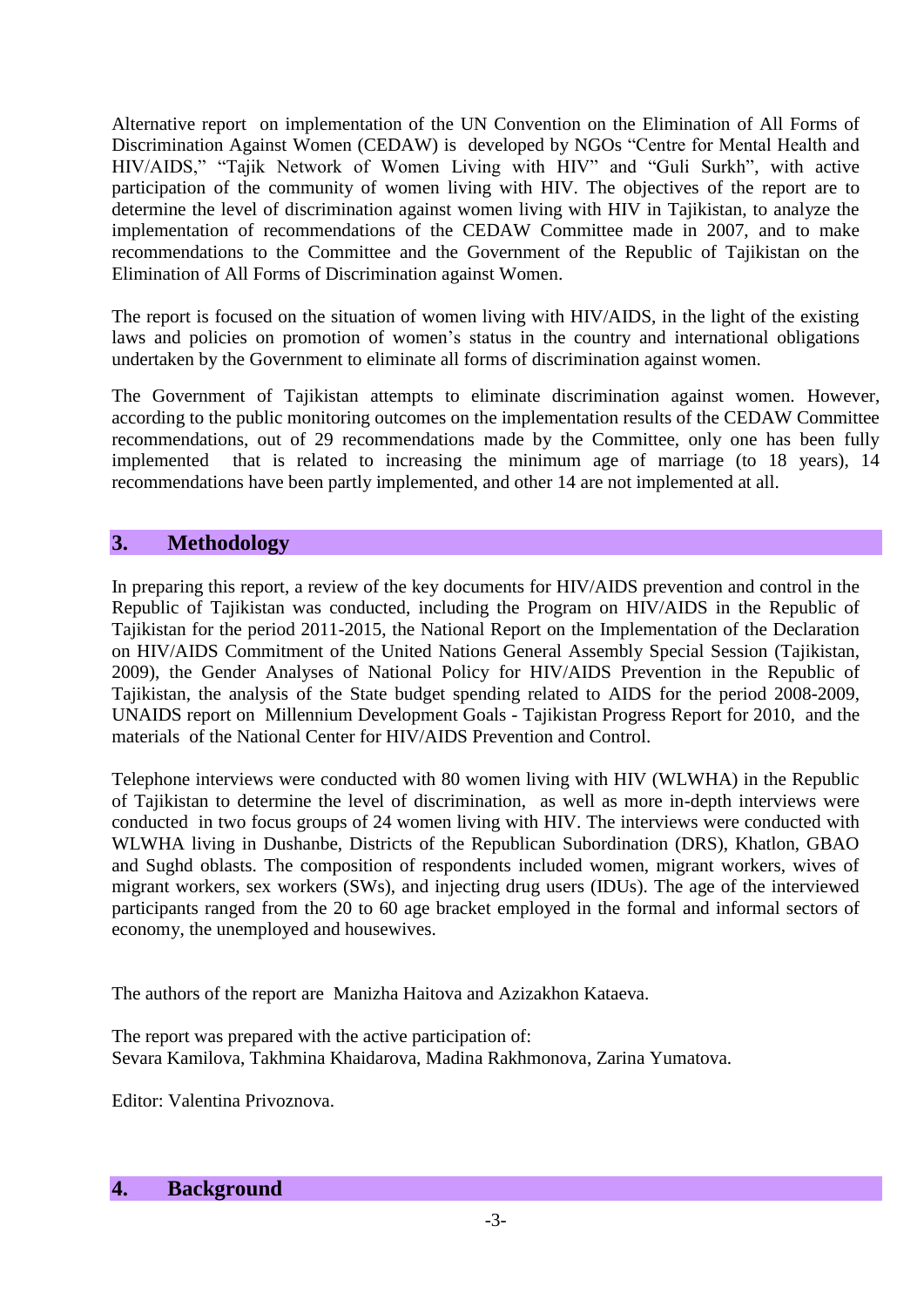Tajikistan's current population stands at 8 million. The country with a very low income is different from other CIS countries. Tajikistan's economy grew by an average of 8.6% in the period 2000- 2008. However, economic growth fell to 3.4% due to the global financial crisis in 2009. Tajikistan's economy is highly dependent on the internal and external turmoil. Therefore, Tajikistan needs more international assistance for a number of basic needs as the country cannot cope with humanitarian crises (5) of this magnitude.

Tajikistan has ratified many international conventions, adopted a number of laws, government programs, policies and other government acts to promote gender equality. The implementation mechanisms of the given strategies are not yet well established, and a significant number of planned activities are not accomplished. The main barriers to realization of obligations under the Convention and implementation of public policies in the field of women's promotion and development were identified as the following:

- 1) lack of understanding of gender issues, weak implementation of gender-sensitive approaches to develop strategies, legal and regulatory laws of the country;
- 2) weak monitoring and control mechanisms to ensure the implementation of the recommendations made by CEDAW Committee;
- 3) the prevalence of men and women stereotypical roles in the society, as opposed to the state's developed and implementing strategies to enhance the role and increase women's representation in social, economic and political spheres. Practical activities in these areas are characterized by an explicit contradiction between the declaration by the state gender policy that aimed at improving the status of women in the society and achievement of the de facto equality, traditions in the society and accepted gender roles.

According to CEDAW, the term **"discrimination against women"** shall mean any distinction, exclusion or restriction made on the basis of sex which has the effect or propose of impairing or nullifying the recognition, enjoyment or exercise by women, irrespective of their marital status, on a basis of equality of men and women, of human rights and fundamental freedoms in the political, economic, social, cultural, civil and any other field.

The Constitution of the Republic of Tajikistan guarantees equal rights of citizens, however, does not contain a definition of discrimination and its ban altogether. In 2005, the Law of Republic of Tajikistan "On the state guarantees of equal rights for men and women and equal opportunities for their realization" was passed (from the Law), which for the first time gave the definition of "discrimination" as: "Any distinction, exclusion or restriction made on the basis of sex which is impairing or nullifying the recognition of the equality of men and women in political, economic, social, cultural or any other field." The law prohibits discrimination against men and women. Violation of the principle underlying on the basis of the gender equality (state policy or other actions that put men and women in an unequal position on the basis of sex) is considered discrimination and are excluded.

In June 2001, Tajikistan, along with other countries, signed the Declaration on HIV/AIDS Commitment on the United Nations General Assembly Special Session, and thus took the obligation to provide the universal access to HIV prevention, appropriate care, treatment and support of PLWHA. Tajikistan is one of the first countries that developed the national development strategy until 2015 in line with the Millennium Development Goals (MDGs), including: MDG Goal 6, Target 7, which states *"to stop the spread of HIV/AIDS and begin the process of reducing the numbers of HIV infection" (5).*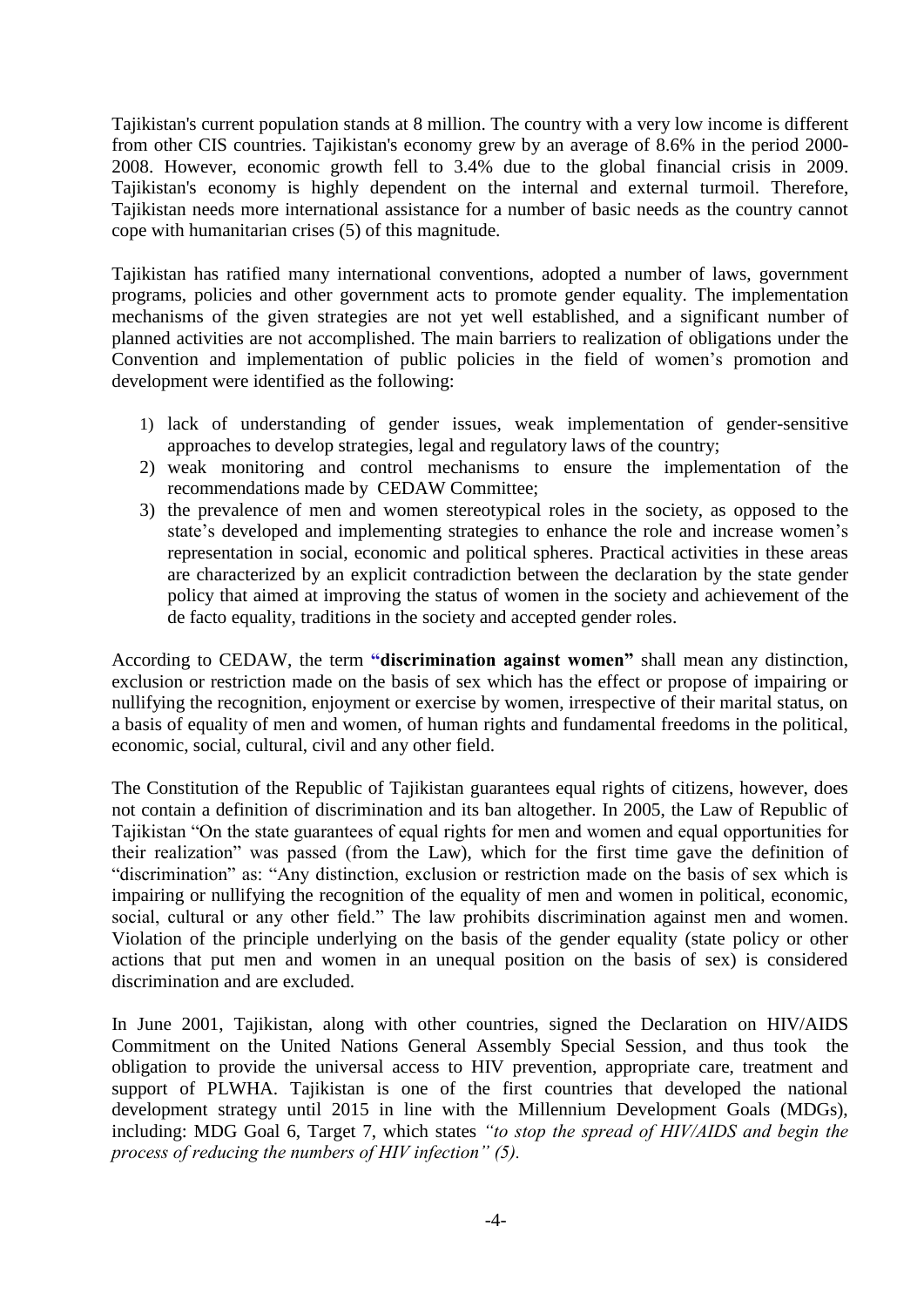In Tajikistan the first HIV case was identified in 1991. HIV infection cases were isolated till 2003 as it is stated in the "The Millennium Development Goals Report." (6) This explains the fact that because of the civil war (1992-1997) HIV diagnostic system did not function (the infrastructure was destroyed), and there was no deliberate and coordinated activities conducted by government agencies, international and local organizations, and other structures. Since 2003, HIV/AIDS cases were detected more frequent.

Currently, the spread of HIV in Tajikistan is limited to risk groups. The country has a unique opportunity to vividly reduce the spread of HIV by 2015 to achieve the Millennium Development Goals. However, today (as demonstrated by specific data) rapid spread of HIV can be seen in highrisk groups, and among women.

Starting from 2005, the prevalence of HIV in Tajikistan is being constantly monitored through routine and sentinel surveillance (SS) among the high-risk groups (IDUs, SWs) and other vulnerable groups, including prisoners, pregnant women with STIs and migrant workers. A national survey about the knowledge and behavior of young people aged 15-24 towards HIV/AIDS was carried out in 2006-2007. Also, a number of other studies of national and regional scale were carried out, including assessment of stigma and discrimination against people living with HIV by public and healthcare providers, a study of knowledge, attitudes and practices among military, research on domestic violence, study on the socio-economic impact of HIV/AIDS and evaluation studies among groups of IDUs and sex workers in Tajikistan.

As of October 1, 2011 there have been officially 3,555 HIV registered cases (including 698 cases in 2011) in the country. The prevalence of HIV cases is 47% per 100,000 people. Cases of the disease reported in all regions of the country. The number of deaths from the total number of HIV-infected was 438 persons (12.3%). Total of 97.2% of reported cases are registered among people aged 15- 59, of which 93.7% aged 20 to 39 and 2.6% among children under the age of 14. Men constitute 78.36% and women 21.7% of all HIV positive people **(6).** The average estimated number of HIVpositive people in the country range from 6,800-10,000 (2009) **(2).**

In recent years, the number of HIV infection reported cases among women has increased almost three times (2.6). The number of new cases among women was 8.5% in 2005 and it reached 27.5% in 2011. Officially reported HIV cases in the country show that the major route of HIV infection transmission is continuing to be the injectable way, the majority of HIV-infected patients have infected through this way (53.5%). Infection through sexual contact constitutes 29.1% of total number of infected people. The transmission mode is not installed in 15.8% cases. It is likely that most of the unidentified cases also occurred either sexual contact or through injection **(6).**

It was possible to estimate the prevalence of HIV, its frequency, and the death rate from AIDS on the basis of sufficiently reliable and comprehensive statistics, using demographic modeling techniques. According to this assessment, total of 9992 PLWHA lived in Tajikistan in 2010 (I), of which 2,000 to 3,000 might be women.

**Gender and HIV**. Female population still remains particularly vulnerable with the prevalence of injecting drug users (53%) and with the dynamics of the HIV epidemic in Tajikistan. Most representatives of SWs are women, IDU women make up about 11%. In addition, majority of men who have sex with men (MSM) are married and have unprotected sex with their partners. As a result, it was revealed that women in Tajikistan are infected with HIV in several ways. Most HIVpositive pregnant women are sexual partners/spouses of migrant workers and the wives of IDUs **(1).**

In Tajikistan the gender dynamics of HIV/AIDS is complex and ambiguous.. Women are not the only ones at risk of infection. More than 1 million of economically active population is working in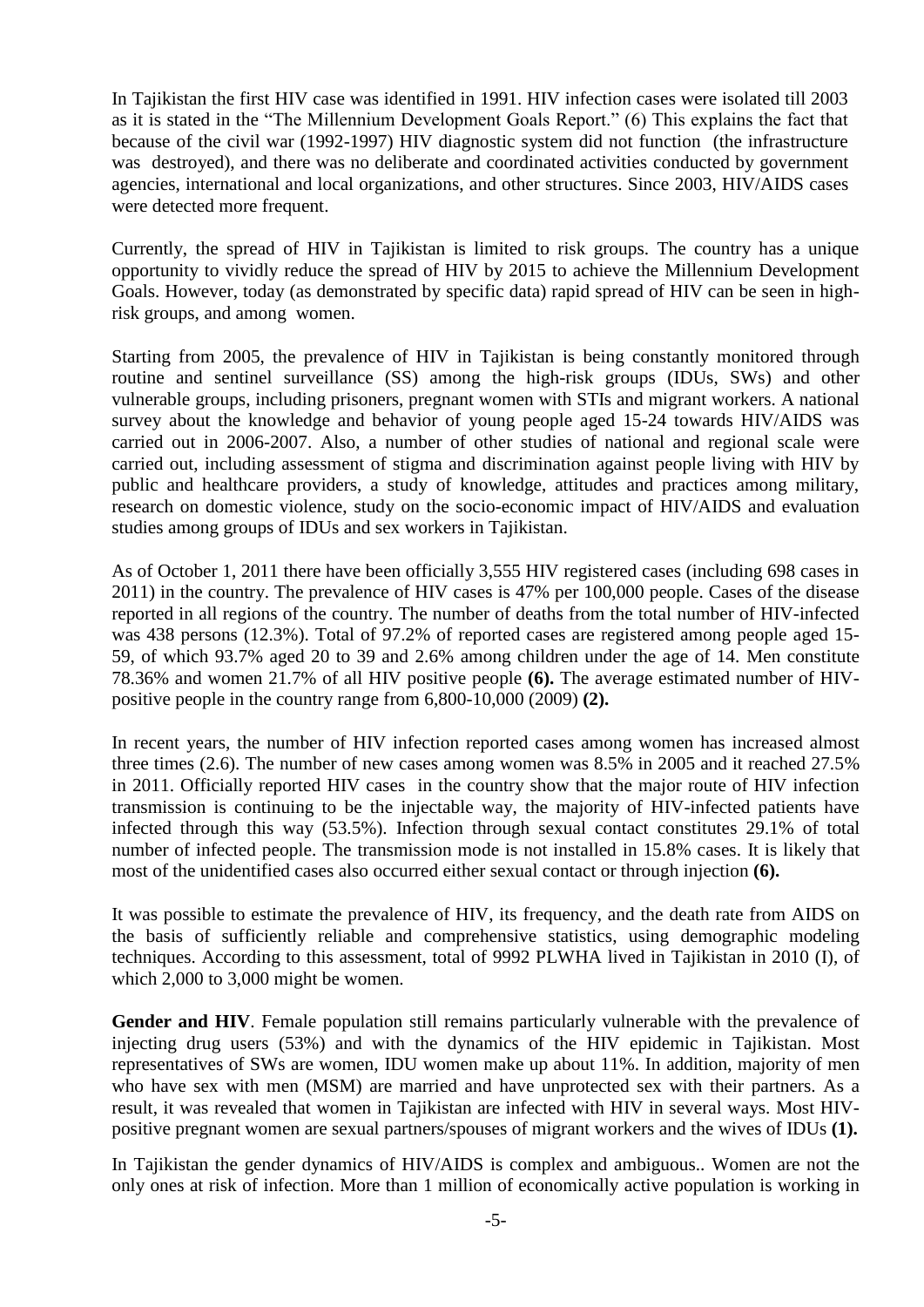Russia and Kazakhstan, leaving their family and friends for a long time. Being away from home, many of them engage in risky behavior **(1).** It should be noted that migrant workers are the main employable part of the population in the country as a whole, and returning home, the HIV-infected migrants may infect their wives, as well as the SW, with whom they have contacts both in the country and in the labor migration process.

There are a number of problems and difficulties in achieving universal access to HIV prevention, treatment, care and support of HIV-infected patients. The following are the most important issues facing the country today**:**

### **Social Issues**

- $\triangleright$  continuing growth of HIV cases in the Republic of Tajikistan;
- $\triangleright$  increase in of women' proportion among new HIV cases, i.e. feminization, and the rejuvenation of the HIV epidemic in the country;
- $\triangleright$  continuing growth of HIV cases among pregnant women and children;
- $\triangleright$  high rates of AIDS mortality and increasing number of PLWHA who were widowed by the death of their husbands because of AIDS;
- $\triangleright$  poverty and further deterioration in economic security of families who live with HIVpositive people (leading to poor nutrition, living conditions and access to timely medical care) - it becomes one of the leading factors in the development of other infections, particularly tuberculosis (TB);
- $\triangleright$  stigma and discrimination against people living with HIV, particularly against WLWHA.

### **Institutional Issues**

- $\triangleright$  The current national (state) budget does not fully cover the costs associated with testing, purchase of medicines and equipment, and to support prevention of infected and at-risk groups. Thus, most funding in Tajikistan is covered by the financial support of the international organizations involved in the prevention and treatment of HIV/AIDS. Most of the activities are aimed at the most vulnerable target groups, thus the coverage of other groups is disproportionate;
- $\triangleright$  another important point related to the previous issue is a slow and insufficient coverage of specific, gender-targeted programs for vulnerable groups (particularly among girls and women);
- $\triangleright$  there is a lack of coordination among partners in planning, financing, and reporting, which sometimes leads to duplication of activities on the same project area;
- $\triangleright$  Insufficient quality monitoring and evaluation of programs by the public and government organizations which lead to inefficient use of funds allocated for HIV prevention, care and support of PLWHA. Lack of qualified medical personnel, social workers, psychologists, working with vulnerable groups, due to low morale and financial incentives;
- $\triangleright$  low level of men and boys' involvement in HIV prevention and violence against women programs.

However, despite the problems and difficulties, there is a number of positive factors in the fight against HIV/AIDS, and support of PLWHA. An example of this would be the start of payment of monthly allowance of 280 Somoni (about 57 U.S. dollars) for HIV-infected children aged 2 to 16. This measure was approved by the Government of the Republic of Tajikistan and came into force on 1January, 2011. HIV/AIDS issues are also included in the Poverty Reduction Strategy for 2010-2012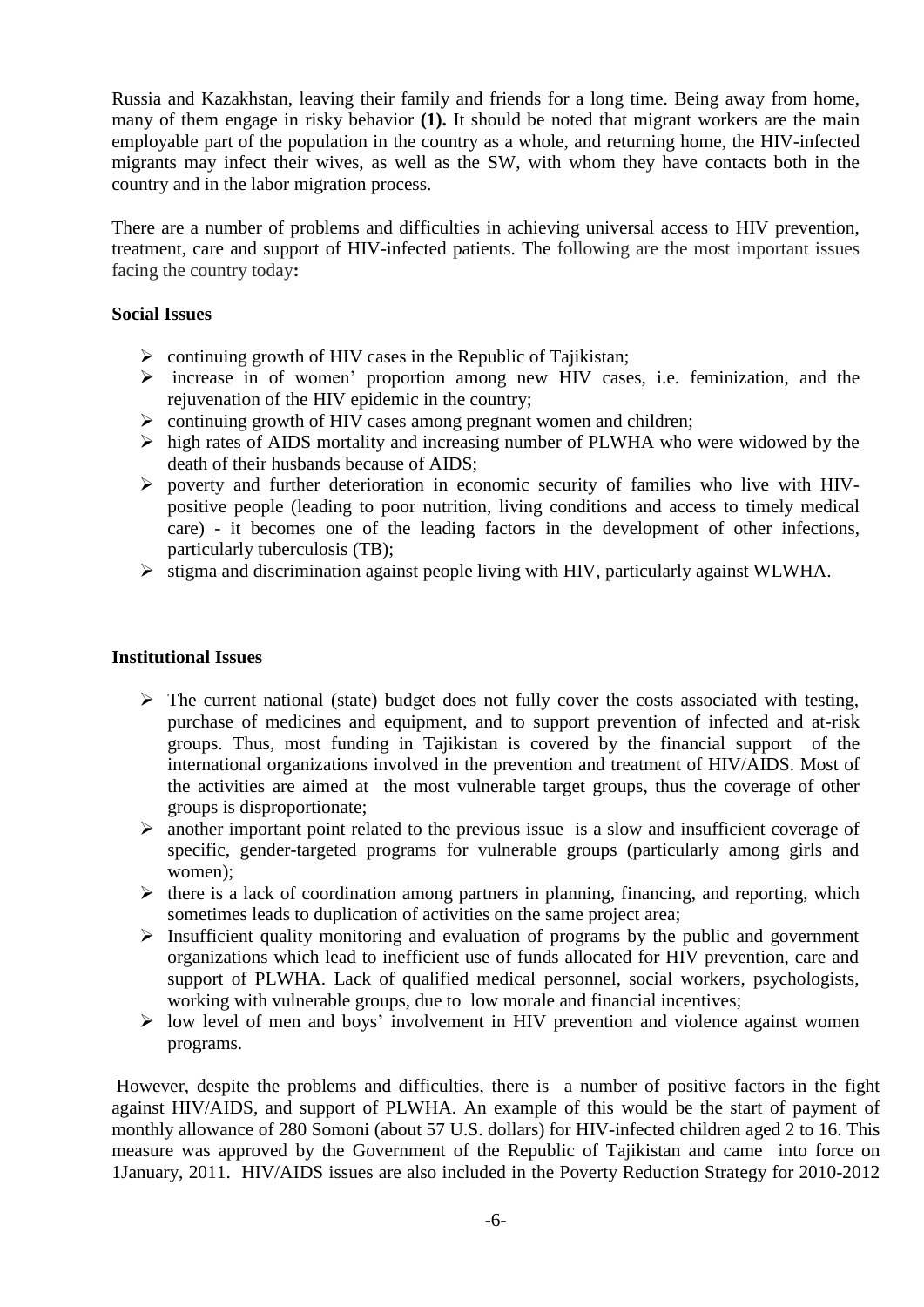based on multi-sector approach, where emphasis was placed on implementation of HIV prevention and treatment measures.

# **5. Situation Analysis of the Implementation of Articles 12, 13, and 16 of the Convention of the Elimination of all forms of Discrimination Against Women**

### **5.1. Article 12. Public Health**

*1. States Parties shall take all appropriate measures to eliminate discrimination against women in the field of health care in order to ensure, on a basis of equality of men and women, access to health care services, including those related to family planning.* 

*2. Notwithstanding the provisions of paragraph 1 of this article, States Parties shall ensure to women appropriate services in connection with pregnancy, confinement and the post-natal period, granting free services where necessary, as well as adequate nutrition during pregnancy and lactation.*

### **Issues**

Article 12 of the Law "On Combating Human Immunodeficiency Virus and Acquired Immune Deficiency Syndrome" regulates free access to all types of qualified and specialized medical care, and medicines. In practice, this article does not have an implementation mechanism, and people living with HIV, especially WLWHA do not have access to free medical care. None of the health facilities in the country, except for the AIDS Centers, and a specialized unit for people living with HIV in the State Clinical Hospital of Infectious Diseases (SCHID), provide free medical care.

Interviews results showed that the treatment in hospitals is a painful subject for WLWHA. The discriminatory attitude of medical staff is common here. Two moments are particularly important: 70% of respondents said that medical confidentiality is not respected and disclosure of HIV status without their permission leads to vulnerability and self-stigma of these women. The latter is very common in rural areas.

For fear of being refused in receiving medical care, WLWHA stay in front of a dilemma whether to disclose their status or not. Causes of this fear are lack of understanding, rude attitude towards them, endless redirections, disgust or reluctance of medical personnel to contact with the patient. This often occurs due to insufficient knowledge and lack of awareness and fear of a possible threat of infection. Many women faced the situation when doctors misclassified the disease, for example, they did not distinguish between HIV and AIDS and could not explain how to protect oneself.

Article 12 of the same Law, regulates protection against discrimination, including the access to treatment. However, in the survey of 80 WLWHA to the question: "*In what institutions did you experience more behavioral (verbal and nonverbal) discrimination?*," 84% of respondents said in hospitals and 22.5% said in social institutions. To the question: "*Where do you think it is required to reveal your status?*," Only 7.5% answered - in health care institutions, which indicates a low level of trust of WLWHA to medical personnel. To the question: "*Where do you reveal your status?,*" The following responses were received: 90% of respondents said to NGO staff and 62.5% said in HIV-service hospitals. These numbers indicate the high potential of employees of these organizations, their tolerance and non-discriminatory approach to WLWHA.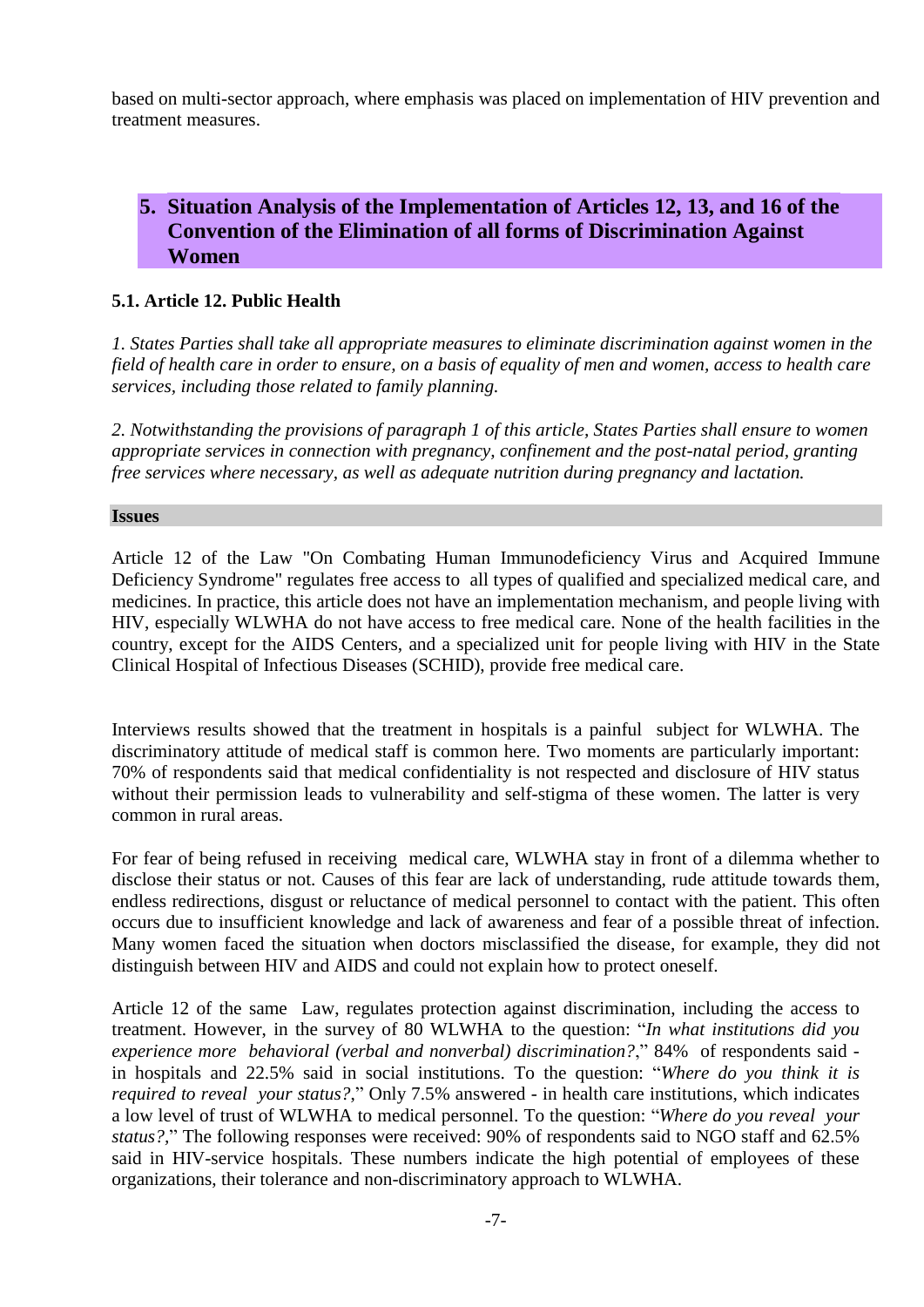A medical center was opened under the NGO "Center for Mental Health and HIV/AIDS" in 2008 in Tajikistan, which annually provides free medical services to 360 PLWHA over 200 of whom are women and children. It is the only Medical Center established under the NGOs through its own funding.

Thus, according to the telephone interviews results and interviews in the focus groups, the health workers remain the most discriminating group against WLWHA.

#### **Case #1**

"... I found out about my HIV status during my fourth pregnancy. My migrant husband has infected me. He knew about his status since 2002 but he did not say anything to me. When I went into labor, the doctor, whom I was introduced in advance and she knew about my HIV status, refused to take delivery. I called her, and when she answered the phone she recognized me, then she just switched her phone off. I did not know what to do. I had to give birth at home in the arms of my mother and a neighbor. The child has been deprived of ARV therapy after birth. I was shocked knowing about my status and when I was denied delivery I was ready to kill myself and the child too. But the thought of my other children stopped me ..." **(Dilya, 28 , DRS)**

In the health care sector there is there is a widely accepted opinion that if a woman is HIVpositive, it means she is/or was a SW and on this basis of these HIV-positive women are often denied in having access to health care.

WLWHA do not receive an appropriate care and support during pregnancy and childbirth. They do not receive breast milk substitutes (BMS) either, which is necessary for HIV prevention and transmission from mother to child. Yet, it is one of the measures that could hinder the development of the epidemic in the country and prevent the increasing number of children with HIV.

NGOs "Center for Mental Health and HIV/AIDS" and "Guli Surkh" provided BMS to women with HIV through projects and programs financed by international agencies ( Act CA, AFEW and UNICEF) but short-term projects and lack of continuity of these services did not allow sustainable BMS provision to WLWHA.

#### **Case #2**

"My husband was older than me by 5 years. My parents urged me to marry him. He was a migrant worker and came home very rare but when I got pregnant, he took me with him to Russia. I found that I had HIV during my pregnancy there. My husband knew about his status, but he did not tell me about it. We were deported from Russia. I had a daughter, my husband died of AIDS. Once, my eyes started suddenly hurting. I went to the eye doctor. It took me a long time but the doctor could not figure out what the problem was with my eyes. I was afraid to speak about HIV, but I decided to say, because I thought maybe the problem with my eyes is linked to HIV .... when he heard that I have HIV, he said that the consultation time has finished and asked me to go to another hospital, as he will be on vacation starting from tomorrow..." **(Saily, 26, Dushanbe)**

#### **Recommendations**

Develop effective implementation mechanisms of the Law "On the human immunodeficiency virus," particularly, on Article 12 on access provision and guarantees of quality and free medical services to WLWHA and their children.

 Constantly increase the level of knowledge about HIV/AIDS, to achieve a decent attitude and behavior of health workers to the infected people through expanding training programs in high schools and colleges and courses at the Tajik Institute of In-service training of Health Personnel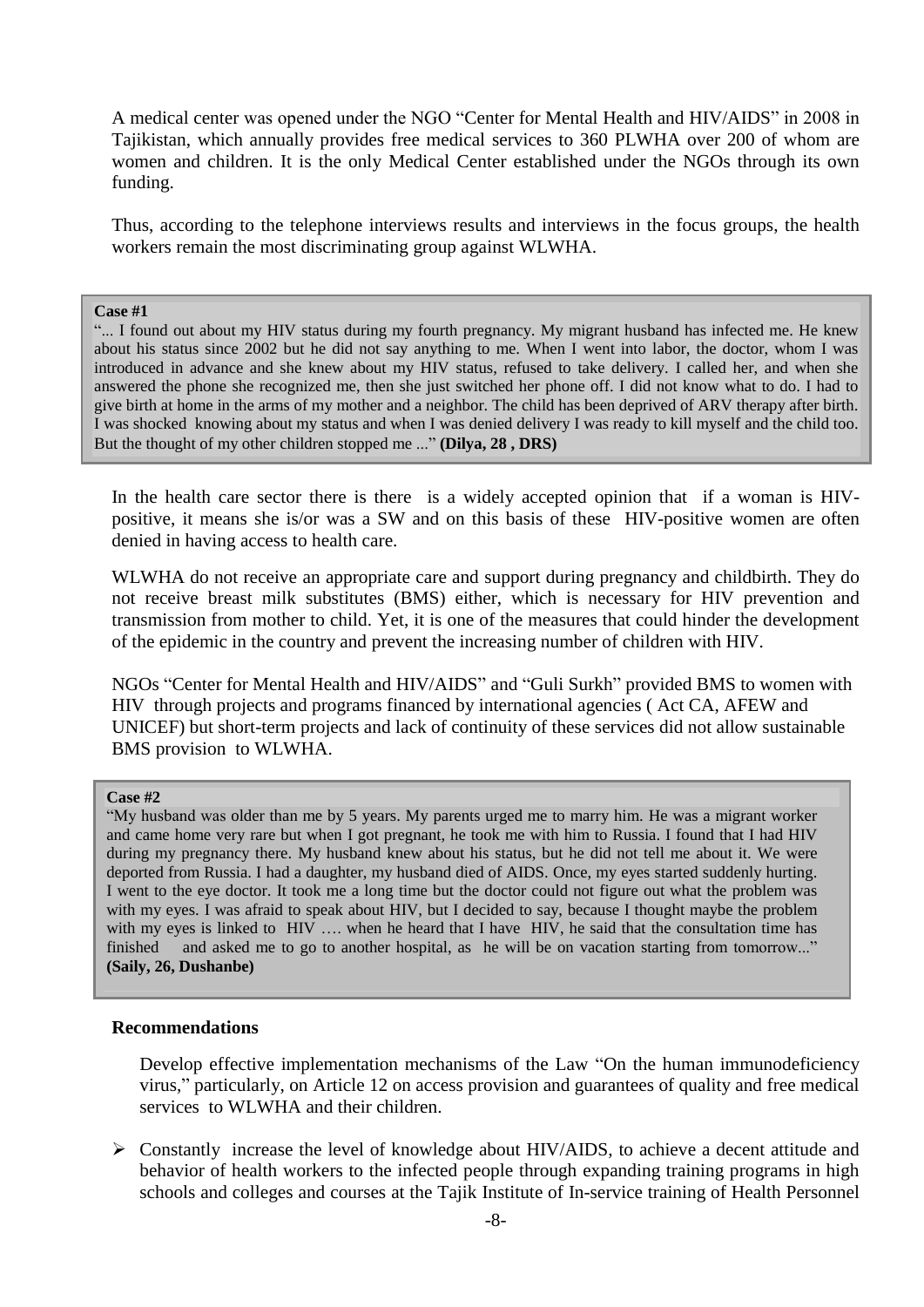(TIISTHP), to include in the training and retraining programs the issues related to stigma prevention and discrimination against people living with HIV.

- $\triangleright$  On the base of the Republican |Center for healthy life-style, develop and implement a programmed aimed at girls and women of different age in HIV/AIDS prophylactics;
- Establish control over the patronage system of infants born from WLWHA through government agencies and community development organizations involvement.
- $\triangleright$  Actively involve religious leaders and other opinion leaders in the villages in implemented programs to more speak out for HIV/AIDS prevention, maternal and child mortality and the use of contraceptives.
- Establish a system of compulsory medical check-up for girls and women at different stages of life for prevention and early detection of social diseases and timely provision of care and support.
- $\triangleright$  Intensify efforts on early HIV detection through educational, outreach, and training programs, including the work among youth before marriage, and the possibility of passing a confidential and voluntary HIV testing with the consent of each of them.
- Conduct mandatory screening of WLWHA at different life cycle periods in order to prevent breast cancer and cervical cancer, as one of the most common cancer among WLWHA that leads to high mortality.
- $\triangleright$  Intensify the involvement of mass media (especially governmental) to promote healthy lifestyle for STI, cancer and HIV/AIDS prevention, as well as stigma and discrimination reduction of WLWHA through making amendments to the Law "On Advertising" and the Development of public service in the country.
- $\triangleright$  Increase the capacity of HIV-service providing NGOs and involve them in service provision efforts to WLWHA, taking into account the high level of trust of WLWHA to them. Expand the provision of legal aid to WLWHA to protect their rights, honor and dignity, and eradication of discrimination.

### **5.2. Article 13. Economic and Social Rights**

*States Parties shall take all appropriate measures to eliminate discrimination against women in other areas of economic and social life in order to ensure, on a basis of equality of men and women, the same rights, in particular:* 

- *(a)The right to family benefits;*
- *(b)The right to bank loans, mortgages and other forms of financial credit;*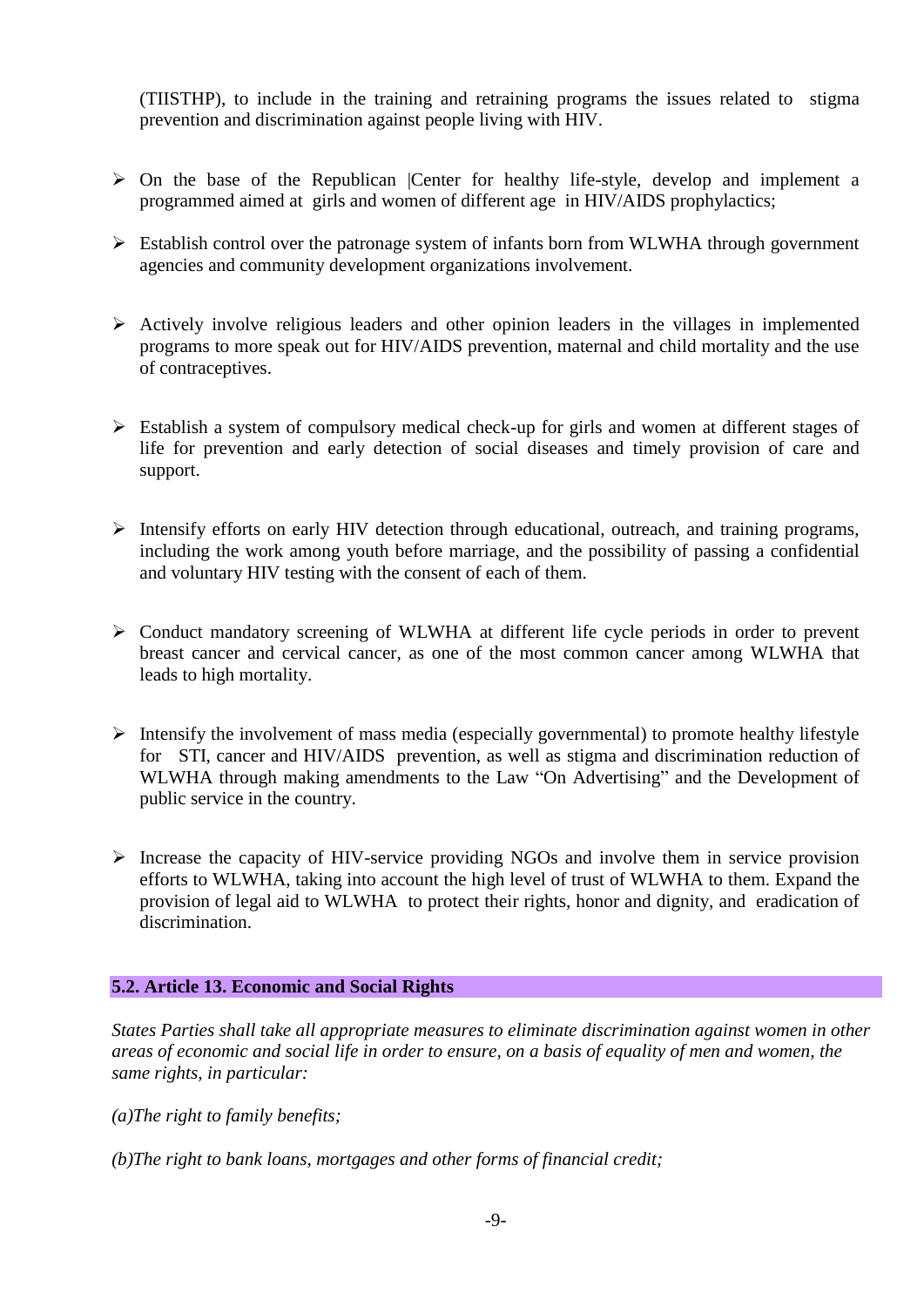*(c) The right to participate in recreational activities, sports and all aspects of cultural life.*

### **Issues**

WLWHA greatly need to receive benefits during pregnancy, birth and up to one year after birth. During these periods, they especially need good quality of food and medicines. Access to all of these may reduce the risk of infecting the baby to zero. Lack of support to WLWHA from government side leads to an increase in HIV mortality and to the new generation of HIV-infected children. From economic point of view, it is much cheaper to provide social support to pregnant women and infants in the first 1-2 years of life than in the subsequent treatment of HIV/AIDS.

The Government of Tajikistan started paying a monthly allowance of 280 Somoni (approximately 57doll.) to HIV-infected children aged 2 to 16 years from 1 January 2011. This initiative was lobbied by UNICEF and a number of non-governmental organizations, including NGO "Guli Surkh".

This measure is a positive shift in the provision of social care and coverage of children born/living with HIV. However, only 2 women said they receive this benefit starting from October-November 2011 among the surveyed women. The majority of them noted that the documents' or paperwork preparation is very time-consuming bureaucratic process at the moment, and not all women are willing to go through all these bureaucratic authorities. Moreover, the total sum of the benefit is minimal, and it is hardly enough for the child's needs.

The lack of a developed health insurance system also contributes to the spread of the HIV epidemic in the country.

In addition to the shortage of effective social benefits, a low level of economic opportunities to improve WLWHA situation is observed in the country. Today there are a number of micro-credit organizations that provide small grants or micro social credits (low-interest) to improve the economic situation of vulnerable groups, including women. Usually, each organization has its own target group, whom they provide financial resources after taking part in certain trainings and provision of business plans on opening small and medium-sized businesses. However, the results of the survey showed that 97% of respondents were not aware that they have an opportunity to receive a grant or micro-credit, and 71% expressed that they wanted to get loans to improve their economic situation of their households.

### **Recommendations**

- $\triangleright$  Government of Tajikistan in partnership with civil society associations needs to develop and implement a national program to support girls and women living with HIV, with a focus on their professional training, retraining and further employment.
- $\triangleright$  Expand state centers on training adults and develop alternative centers by simplifying licensing system for educational institutions to improve WLWHA access to learning and employment.
- $\triangleright$  Strengthen social support programs through development of social insurance system and increase of social benefits to widows owing to the death of a spouse.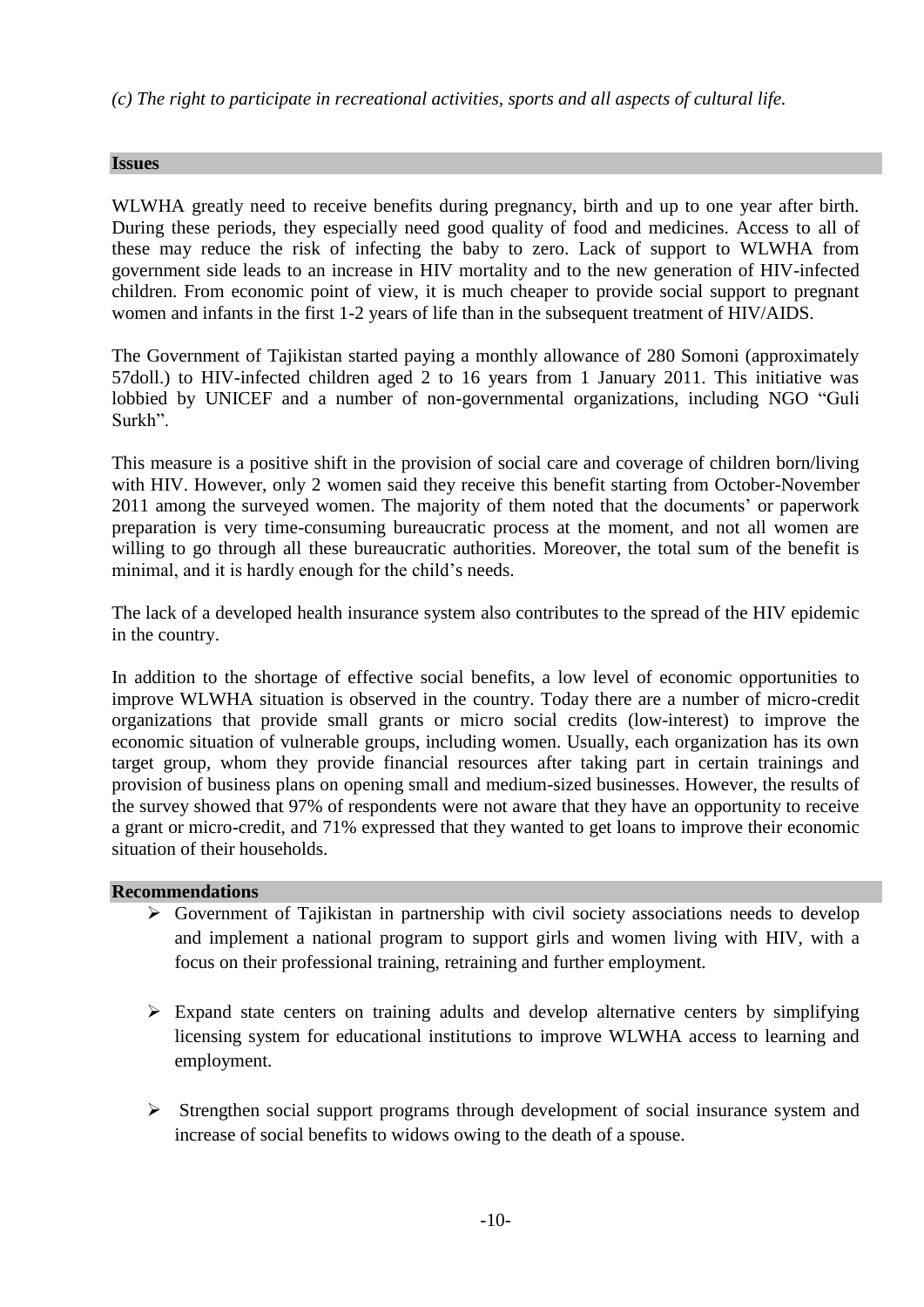Increase the benefits amount for single WLWHA who are raising children on their own, taken into account its regular indexation depending on the level of inflation in the country.

### **5.3. Article 16. Marriage and Family Relations**

*1. States Parties shall take all appropriate measures to eliminate discrimination against women in all matters relating to marriage and family relations and in particular shall ensure, on a basis of equality of men and women:* 

*(a)The same right to enter into marriage;* 

*(b)The same right freely to choose a spouse and to enter into marriage only with their free and full consent;* 

*(c)The same rights and responsibilities during marriage and at its dissolution;* 

*(d)The same rights and responsibilities as parents, irrespective of their marital status, in matters relating to their children; in all cases the interests of the children shall be paramount; (e)The same rights to decide freely and responsibly on the number and spacing of their children and to have access to the information, education and means to enable them to exercise these rights;* 

*(f)The same rights and responsibilities with regard to guardianship, wardship, trusteeship and adoption of children, or similar institutions where these concepts exist in national legislation; in all cases the interests of the children shall be paramount;* 

*(g)The same personal rights as husband and wife, including the right to choose a family name, a profession and an occupation;* 

*(h)The same rights for both spouses in respect of the ownership, acquisition, management, administration, enjoyment and disposition of property, whether free of charge or for a valuable consideration.* 

*2. The betrothal and the marriage of a child shall have no legal effect, and all necessary action, including legislation, shall be taken to specify a minimum age for marriage and to make the registration of marriages in an official registry compulsory.* 

#### **Issues**

Family relations in Tajikistan are regulated by the Family Code and are based on the principles of free marriage union of man and woman, the equality of the spouses in the family, including the conservation of their surnames upon marriage and the choice of name after the divorce, division of property, rights on children, on child support, etc. Any restriction of citizens' rights in marriage and family relations based on social, racial, national, linguistic or religious identity are forbidden.

However, patriarchal relations still remain in marriage and family sphere in the society. Marriages are very often arranged by the parents. Usually, the bride and groom do not know each other, or see each other 1-2 times till the wedding. The results of interviews with WLWHA showed that 75% of respondents were married by their parents' wish. More than 48% of respondents disagreed with the candidate their parents chose for them, they did not know or almost did not know their future husbands. These patriarchal "laws" are the reason that the relations between spouses are very complicated because of forced marriage. This leads to the fact that there is no love, consent, and respect for the spouses to each other. In their responses, 44% of respondents indicated that they were infected with HIV from their husbands, and that many husbands infected their wives knowing about their disease.

It is worth to mention that despite the fact that many WLWHA got infection from their husbands, they still consider themselves responsible for this situation. . Based on their responses, husbands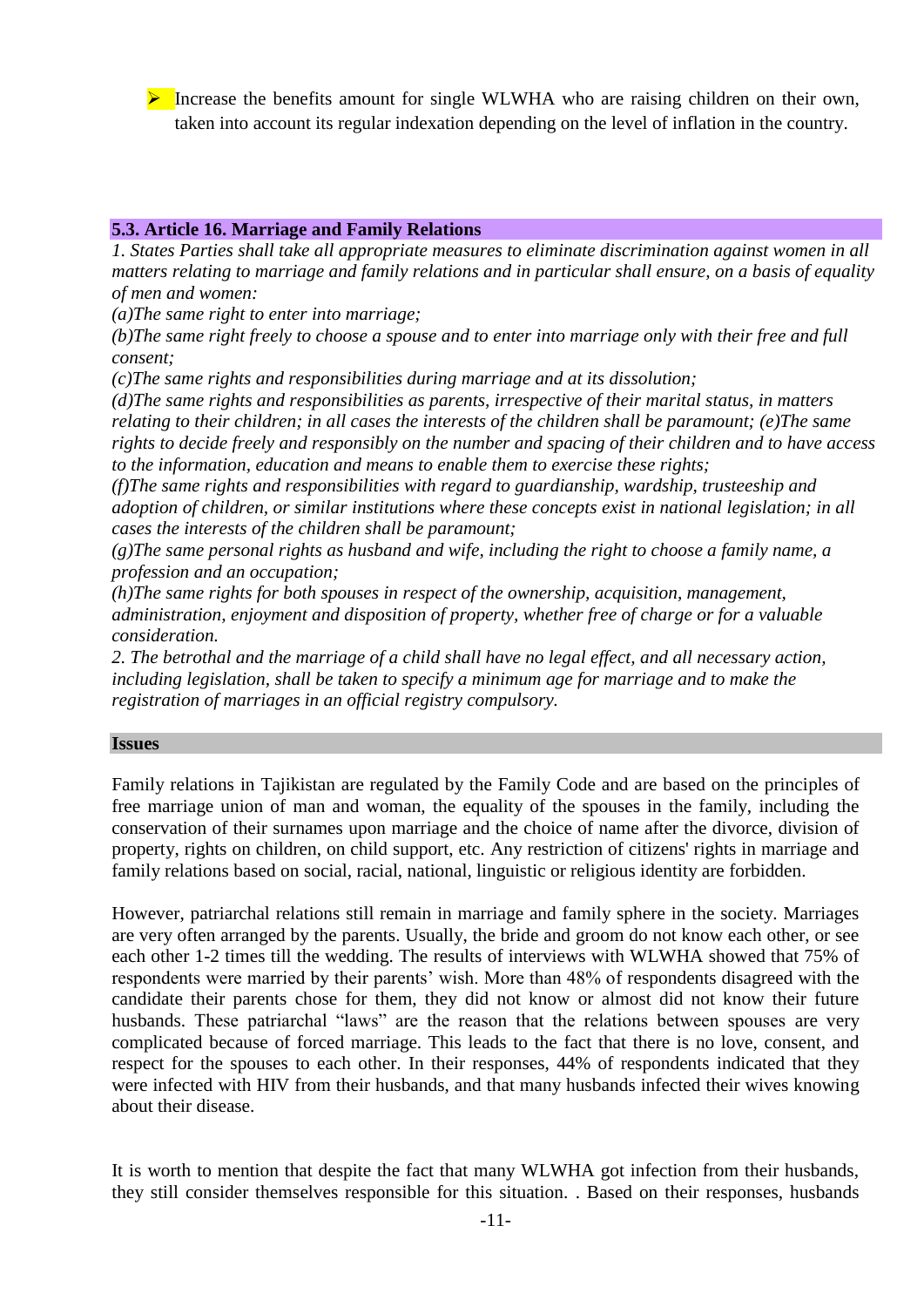hide their status not only from their wives, but also from their entire family, and often falsely informed of other diseases such as (gastric ulcer, TB, etc.). By doing so, they create a ground for opinions about their wives unfaithfulness. The results of interviews showed that 36% of women found about their HIV-status in 2009 (in 2008 the figure was 11% and 20% in 2010). These figures are due to several factors: firstly, the HIV diagnosis has improved compared to previous years, and secondly, the global financial crisis has had a negative impact on economy of the country, which has led to a sharp deterioration of many families' situation. The latter also contributed to growth in the number of infected women.

All participants reported that after detection of their status, they were shocked, hurt, felt shame, and depression. For example, more than 72% WLWHA thought about committing suicide, and 24% have made such attempt.

More than half of respondents said relatives and friends' attitude has changed to them after they found about their status, especially in the house of their husband, where there is room for reproaches and endless abuse and discrimination. For majority of respondents discrimination is expressed in isolation from other family members, limiting access to household items and others. Because of the fear of publicity among relatives, neighbors and the local community (mahalla), and the fear for the future of children, women, unfortunately, tolerate abuse and insult.

The important thing is that more than half 43% of the interviewed women are housewives and 52.5% are with incomplete secondary education . All of them are financially dependent on their husbands and do not have sufficient knowledge and information about their rights. Housing also plays a significant role. Respondents among WLWHA answering to the question on marital status replied that they are widows whose husbands died from AIDS – 27%. Very often husband's family does not register the wife in the official documents related to the property ownership, which after her husband's death leaves the wife and children on the street. In such cases the status of WLWHA serves like a justifications for the husband relatives to kick her out of the house.

Only a few said that found support among their relatives and friends, especially in the house of their husband. To the question: "Who knows about your status? " Responses were as follows: husband - 35%, family and family members - 50%, relatives - 36%, neighbors - 2.5%, and strangers -4%, respectively.

### **Case #3**

"... I have two sons from my first husband. I gave birth to two children because my husband forced me to give birth. I did not want children from him at all because he was a drug addict and alcoholic. I wanted to divorce him for 5 years but he did not give me a divorce. He threatened me and said that if I leave him, he will find and kill me. He was very jealous. I was like a servant at his home. His mother also had discriminatory attitude towards me for a long time. He beat me, abused me ... When my husband went to Russia and did not come back for a long time, his mother kicked me out of the house ... I did not have the registration. I suffered a lot for a long time, and then I went to serve customers at night. I do not know who has infected me, my husband, or from any client, but I had no choice any more, I had to live somehow, feed the children.... I still work on the same work ..." **(Мarina, 37, Dushanbe)**

#### **Recommendations**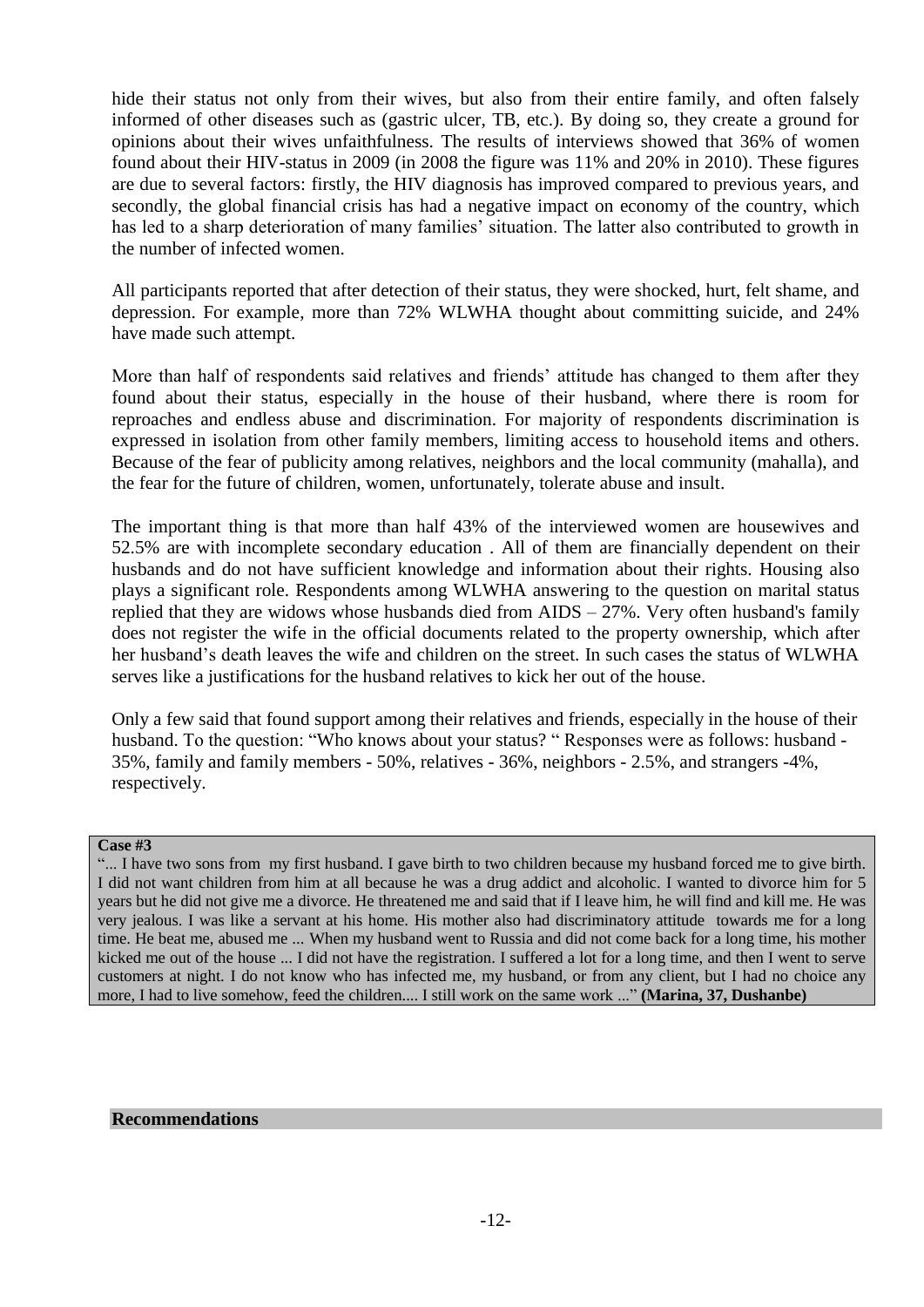- $\triangleright$  Make the marriage contracts obligatory, this document will define the rights and responsibilities of each partner, including the right to health, settled housing assurance upon termination or death of a spouse in the national legislation
- $\triangleright$  Ensure that the marriage is registered on the voluntary consent of the spouses. Motivate voluntary HIV testing among newly married couples and young people in general.
- $\triangleright$  Raise awareness on the legal framework of marriage and family relations among WLWHA.
- $\triangleright$  Local authorities, in partnership with civil associations must establish more crisis centers and shelters to provide support and care to WLWHA and their children.
- $\triangleright$  Consider the issues of ratifying by the Government of Tajikistan the Convention on "Collection of the alimony abroad**"**. Solve issues of child support from the state budget to women whose husbands are put on the wanted list.
- $\triangleright$  Develop and implement benefits to women whose husbands have died of AIDS, in sufficient quantities, especially for WLWHA with young children.
- $\triangleright$  Actively involve men and boys in programs aimed at the prevention of domestic violence and HIV/AIDS.

#### «**Case #4**

"I got married not by choice, but by the will of my parents. From the moment I became a daughter-in –law in the house of my husband, all the cooking, cleaning and laundry were on me. A year and half ago, my husband came from Russia and I became infected with the disease. After that, my husband's family attitude has changed to me. They started to keep me off the stove, separated my eating utensils and I was completely isolated. But, I have to endure all this, unfortunately, because I cannot come with my illness and problems to my parents. Then, I have kids (thanks God), healthy, and they need to get married. I do not want them to be stigmatized too in the future ... **(Zarafshon, 34, Dushanbe)**